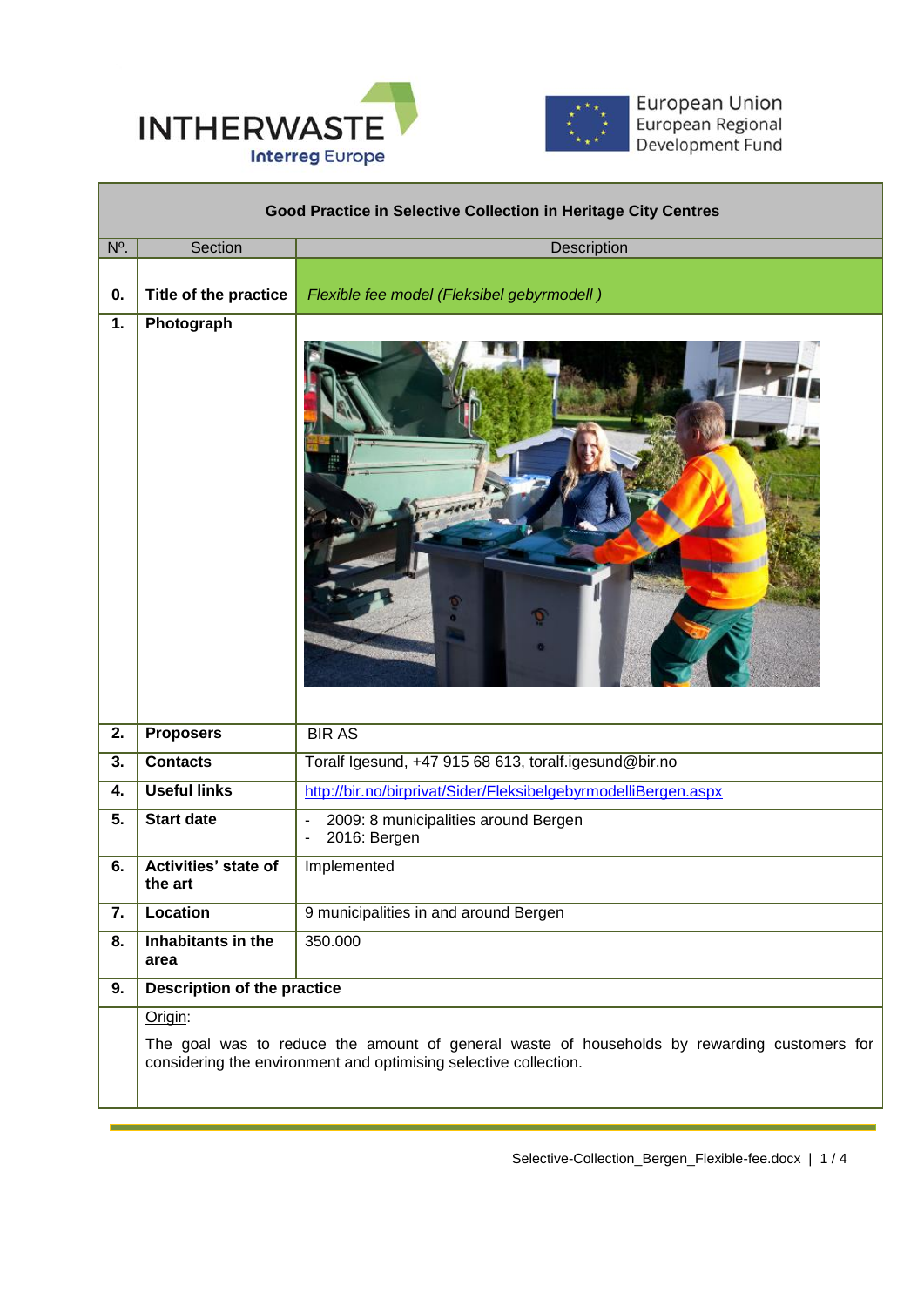



**European Union** European Regional Development Fund

## Development and Timescale:

The process began in 2004, and all waste bins were tagged by the end of 2007. The pilot project was completed in one municipality in 2008. Full-scale implementation in 8 municipalities from 2009.

 $\overline{a}$ 

Bergen implemented the model in January 2016.

Actors involved:

- The 9 owner municipalities of BIR AS
- Suppliers; IT system and tags
- **Team of personnel installing the tags**

Legal framework:

BIR's regulations, pollution Act, national guidelines

Financial framework: (activities´ cost, activities´ revenues (if any), model/s of financing used)



The orange part of the bar explains the basic price and service together with the dark green which is the imposed price. This entitles the user for 12 collections (emptying). The light green adds up to this number with 14 or 40 additional emptying services for a higher price.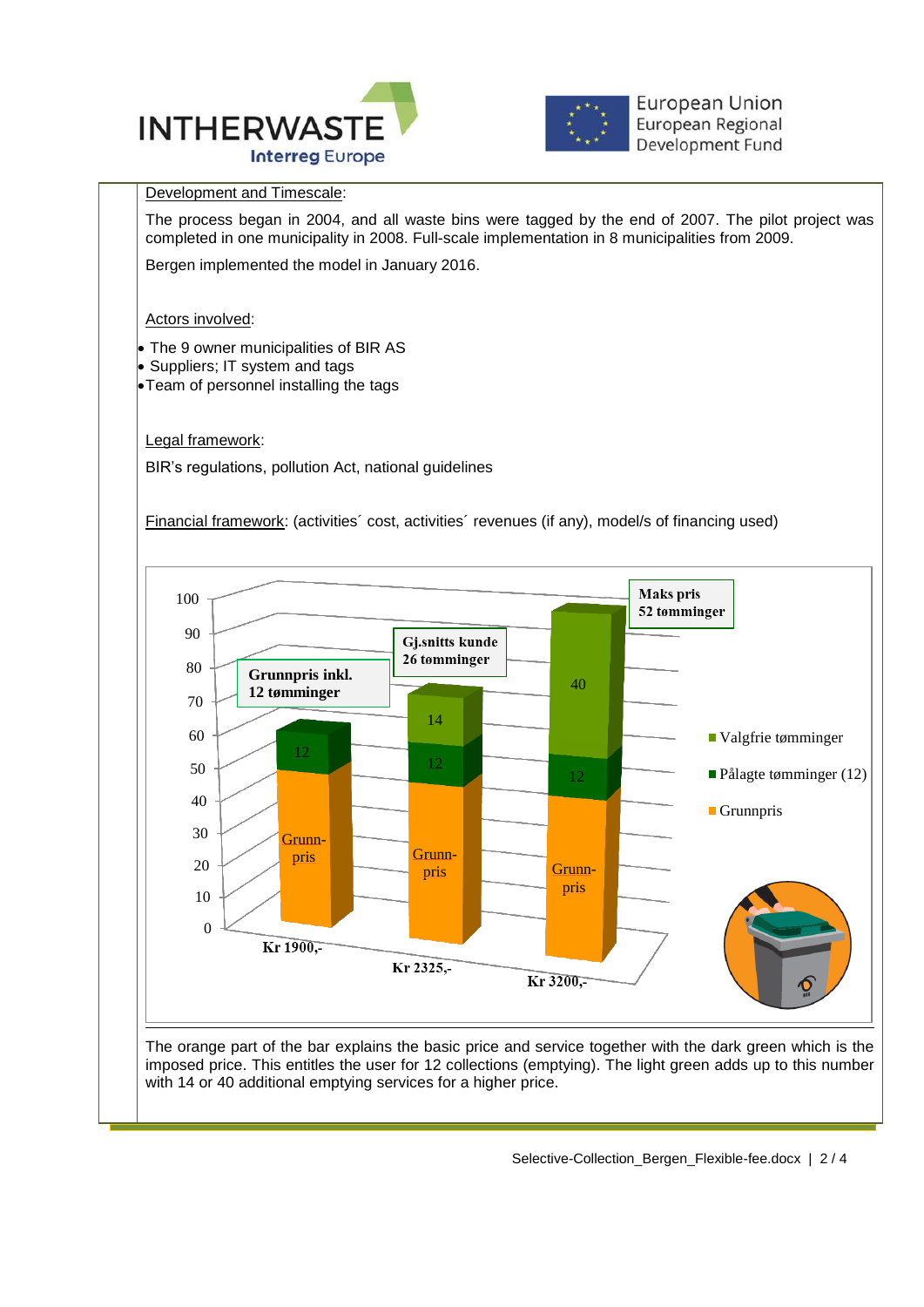





Selective-Collection\_Bergen\_Flexible-fee.docx | 3 / 4